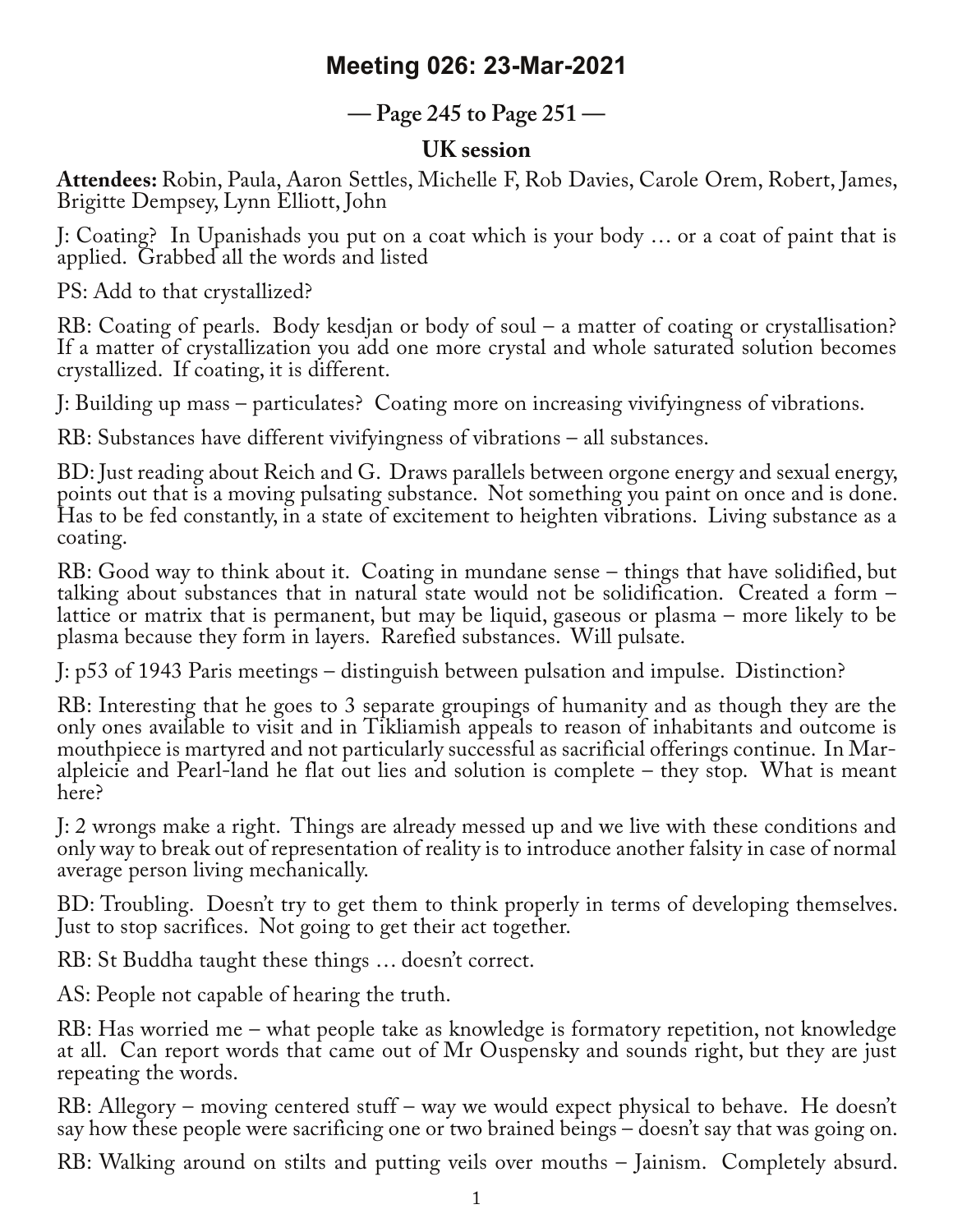Absurd that there is bacteria in still water and not in running water. How to not damage life‐ forms?

BD: In Tibet, monks running around to save earthworms to save them during construction project.

CO: Working on ourselves and parts that will be destroyed and that is part of the process.

RB: We are going to destroy some of our many T's. Karapet of Tiflis – dogs that were running wild – some saved and some slaughtered. How we treat the dogs inside us.

BD: Multiple digs at spiritual practices. Mentioned Prana – as if single particle – different from ordinary interpretation. Kundalini – huge part of eastern teaching. Theosophy and occultism. A lot of scorn for spiritual practices for Pearl-land.

RB: Never a friend to theosophy. Made an expedition because of information that had been published by M Blavatsky and was a waste of a year because of a lie.

RB: Prana? Same we read about in Yogi text books?

AS: Probably something completely different because the meaning has been lost over time.

BD: Same as okidanokh.

RB: Reasonable. I was told it is acquired by breathing – in the air.

J: What connects the elements together, quality of etherokrilno.

RB: Speaks of etherokrilno and stuff emerging from and uniting again which implies a basic quantum approach … can bubble up here and disappear and then appear somewhere else … electrons.

J: In terrain of okidanokh or etherokrilno? Context of developing - p245 both chief fundamen‐ tal sacred laws – key ideas of The Tales. Coating … particles … comes from suffering of God?

RB: Need to involve other things for referential context. You, three-centered beings of the planet Earth, having the possibility of acquiring in yourselves both chief fundamental, universal, sacred laws, have the full possibility also of coating yourselves with this most sacred part of the Great All-embracing of everything existing and of perfecting it by the required Divine Reason.

BD: Would require conscious use of them.

RB: Parktdolg duty … transformation of negative emotions … right proportion of time – have to be asleep for a certain amount of time. If we have acquired, we would be using them regularly on a daily basis and would have laws of 7 and 3 operating withing ourselves.

J: Depending on external shocks to keep the triangle in the middle formed … original case before endlessness manifested to give shocks necessary to create triamazikamno in oneself.

MF: Mr Prana? Found passage in CS Nott and Teachings of Gurdjieff, p204 – prana is substance of essence. Shaw came near to it with lifeforce. Life of kesdjan body is prana ... being<br>must work on himself to perfect germ of a soul. In yoga, just encountered only as prana breathing. When we made this breathing was astonished how fast I was calmed down.

RB: Octave of body kesdjan is breathing – consequence of 2nd food.

MF: Back to Toulousites …

LE: Prana – life force. Linked to book to BD mentioned, Reich.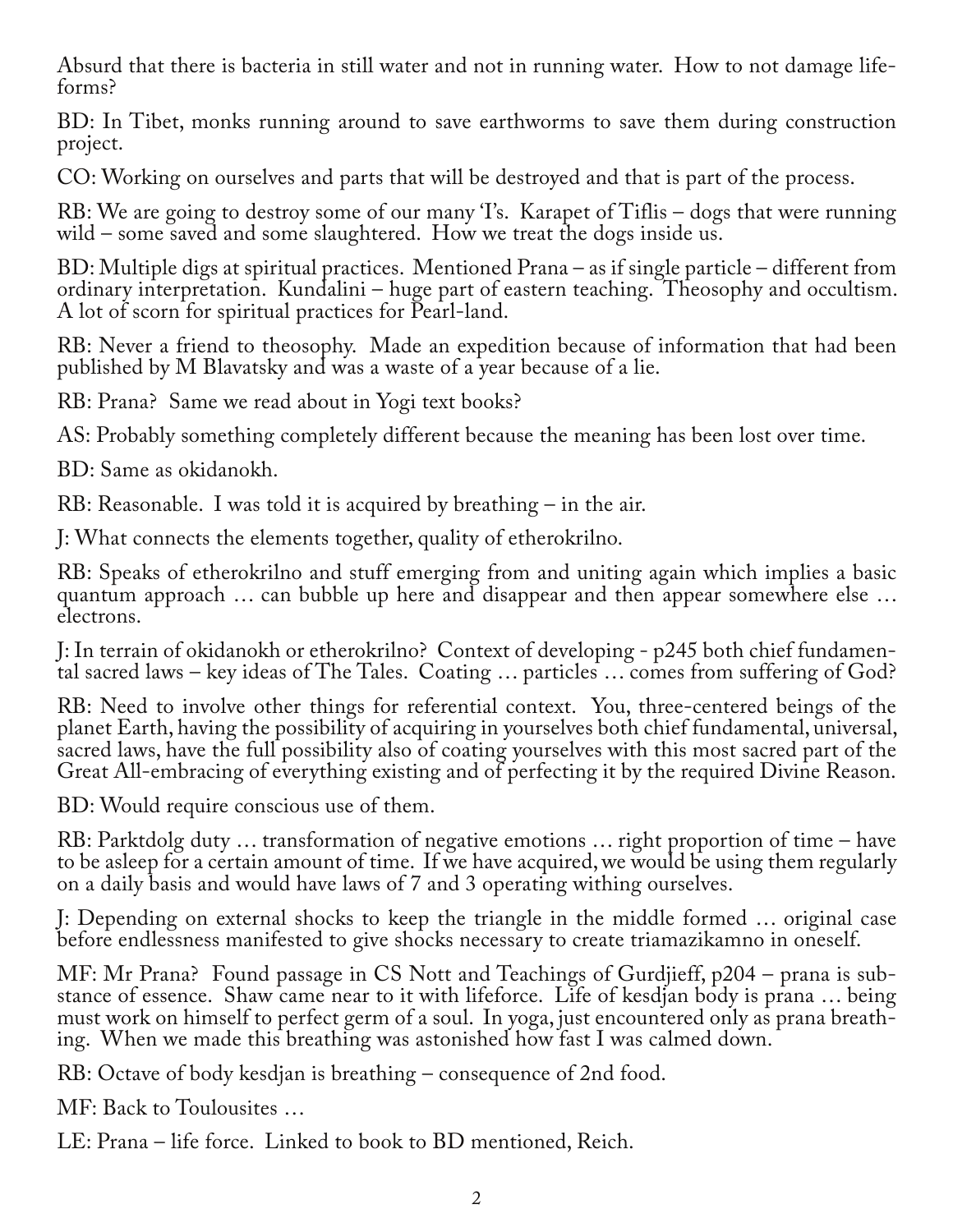RB: Reich – have to learn different terminology. Orgone energy – replace with Prana and would be same stuff. Physical body is of the earth and when body dies most goes back to the earth to be used again to create … under influence of note Mi. Kesdjan body, emotional body of the planets and don't have direct influence … effect on atmosphere and magnetic and electric. No movement of substances from Earth other than magnetism, electricity or light.

LE: Creative action – babies. May appear to be of the earth, but creative act of special kind. Not just planets – another aspect.

RB: Planetary influence – takes place at moment of conception. From Views … Act of sex involves participation of energy. Planet closest to Earth has greatest effect on being that is being conceived. Happening at atmospheric level.

LE: But without participation of human beings would be no creative act. Connection between ray of creation down to human beings that create more human beings.

RB: My source for this is Tibetan Book of the Dead. Man, Woman and another soul create a<br>child. Behaviour of the soul in the bardos that occur after death. Soul exposed to highest possible of energies but can't stand the pain and goes from one bardo to another until it is attracted to a womb – animal or human being. Can go to all the traditions … only one that tells story of reincarnation – have to work for it. One possibility is complete obliteration – all unity you might have aspired to … broken up in to parts. Nothing left of what you were. Disturbing idea if it walks alongside 'I want to be more than I am'. This section is very relevant to this. What is the Most Great Greatness?

AS: Pearl – allegory for kesdjan body. Have to cultivate like the pearl farmers – irritant.

J: Particle of God within our common presence.

RB: Depends on what you know and what you have internalized of the stories told in ISOM – atom of objective science is an atom of God. Whole of Universe is the Absolute in various levels of density. Distinction being made. Particle of God or of Sun Absolute or of a Galaxy? All would be particles. From the moment I read about prana, I kind of believed it. Surrounded by particles that are vivifying.

RB: Mister Prana and Mister God?

BD: Seemed totally natural to me that there is a vivifying force and positive if we can draw into ourself. Talks about here as a single thing, not a universal force. Then the Mister Prana – hu-<br>man beings can worship as outside themselves as opposed to something they can use.

BD: Maybe just taking all eastern traditions down a peg or two – same as meditation in previ-<br>ous part. Debunking of eastern traditions.

RB: Remember being deeply perturbed – famine in India – some official was asked about it (in 60s) and a number had died and he said it doesn't matter because they are all going to be rein‐ carnated anyway. The problem is if you say you already have this you are not going to work for it. Think the idea of the Trogoautoegocrat is helpful – nature is ruthless – creates 10K seeds and one will grow. Guppies have between 1000 and 10000 offspring.

J: Developing triamazikamno in oneself … example of completion of an octave from do to do. Is making my bed a complete octave? What would be the minimum at the end of the day to say I have succeeded.

RB: Read the newspaper until you were bored with it.

J: Descending octave?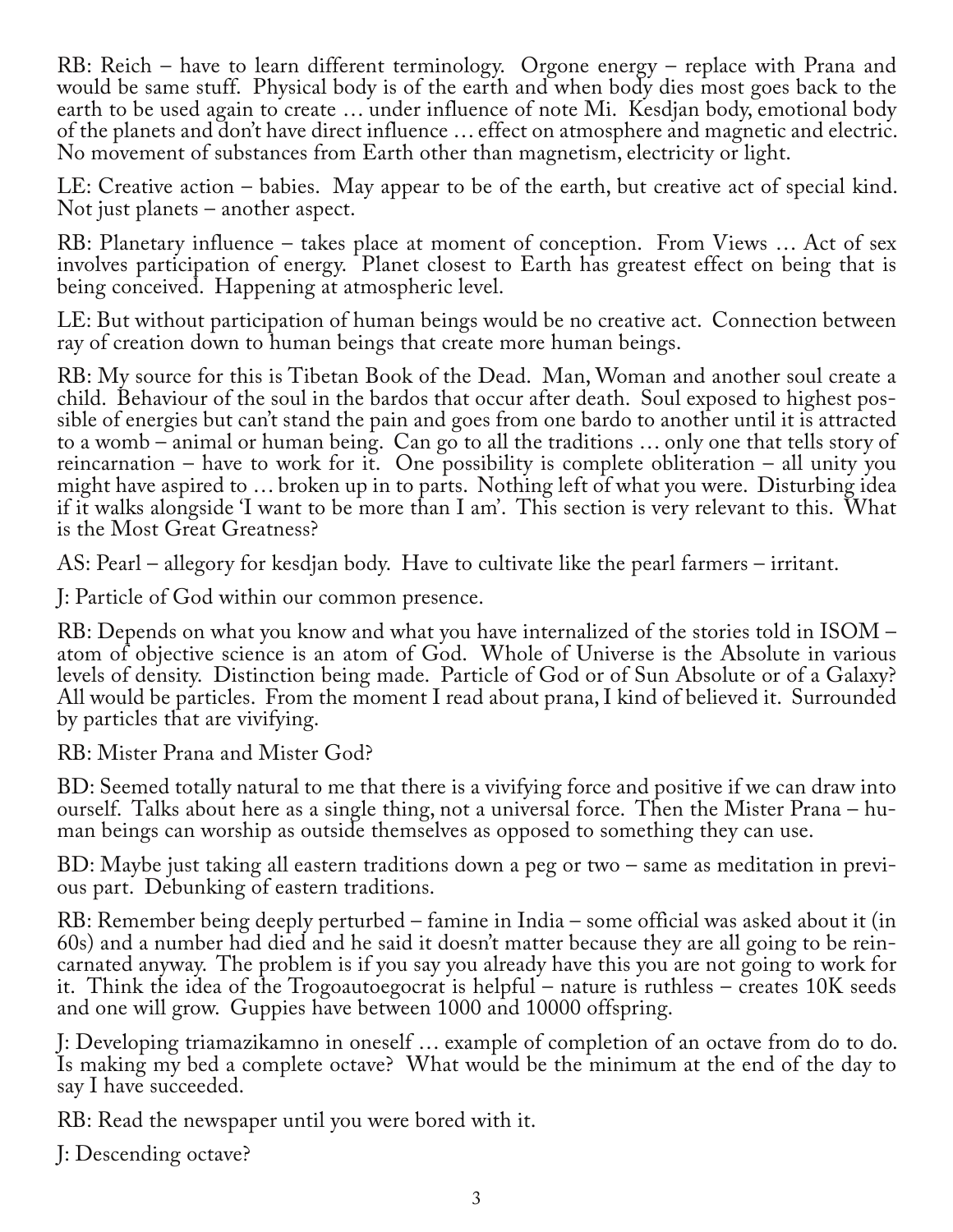RB: No descending octaves happen without an ascending octave. Most people in The Work don't understand fundamental thing about an octave. Example of creative octave? Working on Yourself! Not a creative octave. Best example would be creation of something to its completion – could talk about building a house. If you cook breakfast and eat it

PS: And clean up afterwards.

MF: Why is it that at certain times parts of the planet become centers for war and others be‐ come large populations – nature requires – can only be achieved by close proximity …

MF: Toulousites – also in CS Nott (p104) and had been writing in the garden and speaking about the law of three. [shared diagram]

LE: Est and non est?

RB: Father, Son and Holy Ghost are not each other, but are all God.

RB: Saint Kirmininasha.

What is that? Krishna? If so spelt it wrong.

BD: Would be too easy – on subtle plane all the time.

RB: Depiction of Krishna is same as depiction of Christ – not a saint a genuine messenger from above – level of Sun or higher.

MF: Warning – blessed is he that hath a soul … sermon on the mount.

BD: Who is first shall be last …

MF: Similarity.

Senkoo-ori

MF: koo – are and ori – they or you. Armenian. Where are you? Locality where searching for?

J: Saint Buddha's methods – enduring unpleasant manifestations of others. Not in solitude. Friction and eating suffering and experience but not identified. If most sacred prana is crystallized … wants to crystallize … is the means the endurance of unpleasant manifestations of others. Consciously or unconsciously …

RB: Intentional suffering?

J: Conscious labour is to use voluntary attention to follow your aim and intentional suffering is seeing it through.

RB: Consciousness is strongly associated with intellect. To know together. Act begins with intellectual center taking position – conscious labour. Intentional suffering is an act of will and belongs to emotional part.

J: Denying force?

RB: Everything contextual. Experience of intentional suffering – best understood as the opposite of self-calming. Certain emotion arises because of a shock from outside (for instance) creates a motion that has you moving in the direction of self-calming, but you don't – you move in opposite direction.

J: Use of word 'will' in the Work. Nasty term that J G Bennett – capitalized it and now we know what it is. Is Will the intentional use of maintaining voluntary attention.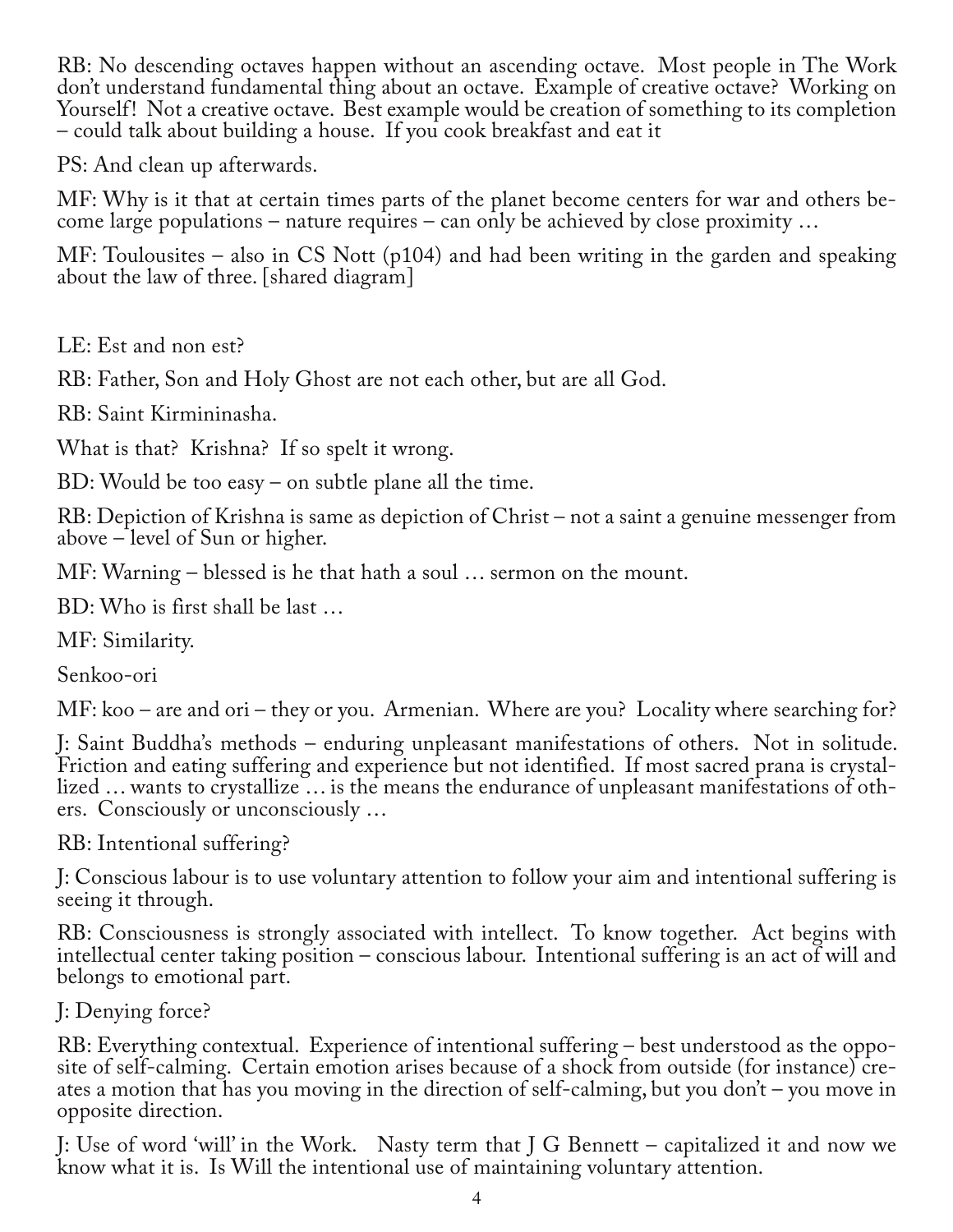RB: My mechanism for dealing with things J G Bennett wrote – ignore them all. But I knew people who were with Bennett … If you want to know what Will means – better to consult Madame De Salzmann, Rodney Collin, Nicoll. Had intellects that were disciplined. Wasted time trying to understand things Bennett had written. Even apply to the book on energies – tried to do an analysis and don't think it made sense to him. Will – quoting Ouspensky – best comment from Gurdjieff: Frank Pinder phone call from Paris – get everyone together in the study hall and I will give a lecture. Everyone got together and 10, 15, 20 …45 mins … after 50 mins heard G's car driving up and he walks in and says "patience is the mother of will, if you have no mother how can you be born?" and he walked out. Only will is will of the Absolute and rest is fractions of it. Patience in emotional center.

J: Development of emotional maturity in an individual.

RB: Can find examples of what seems like will. Undergoing Lent. I went on a fast beginning on Ash Wednesday and since then not eating meat or fish. Is that will? Don't think it is be‐ cause I can do that. That was intellect. Is it difficult to abide by. If you have done it before, decide not to eat and that is the end of it. Ouspensky called negative will. Not doing some‐ thing. Using will to deny. Kind of will but subsidiary. Nicoll asks Ouspensky what was expe‐ rience of will like – Ouspensky said 'solving a mathematical problem'.

J: Connects back to intentional concentration of voluntary attention towards an aim.

RB: That is the positive side of will – has same feeling to it. Don't solve problem of will with intellect. Solve with emotions.

BD: When I get to the end of the task there is the last resistance and that is where will comes in to complete the octave – it is emotional.

RB: Washing the dishes – think you have finished something – completion is washing up after‐ wards.

RB: Learned in Work days – given a task to do and had 2.5 hours in morning and last 5 mins was always tidy up and put the tools away. Learned that a job is complete when you organized the mess you made that was part of the job. When you think you have completed something, you get a feeling of satisfaction. If it occurs when you have tidied up and put the tools away … those are the actions of completion.

J: Dancing between law of 3 and law of 7. Through completing the octave … have affirmed and … denying force and got through the … was intended to be completed.

RB: Good to have an example. Creative octave example. Most people have ideas and don't even start. Struck the do and that is all that happens. Fall at the first Si-Do interval for most things in life that are creative acts. If you go past that it will end at Mi-Fa interval and to pass that need help from someone else. Interesting how I write books and how Gurdjieff wrote his book – not the same. He knew Mi-Fa interval is when you have completed the draft. The note Mi neagram, not an octave. He figured the note Re where he was making changes had completed and then it would go to the publisher and complete. The way publishers help is that after the draft is finished, it will be sent to readers and get their opinion and then they publish the book. Different octave to market the book.

J: Sensing exercise at Do-Si interval?

RB: When you do sensing in the morning is attempted act of will and how you define the end defines what you are doing. Was taught to go around body 3 times and limb by limb and finish with Lord have Mercy. Another is set alarm for 20 mins and sense your body. Your experience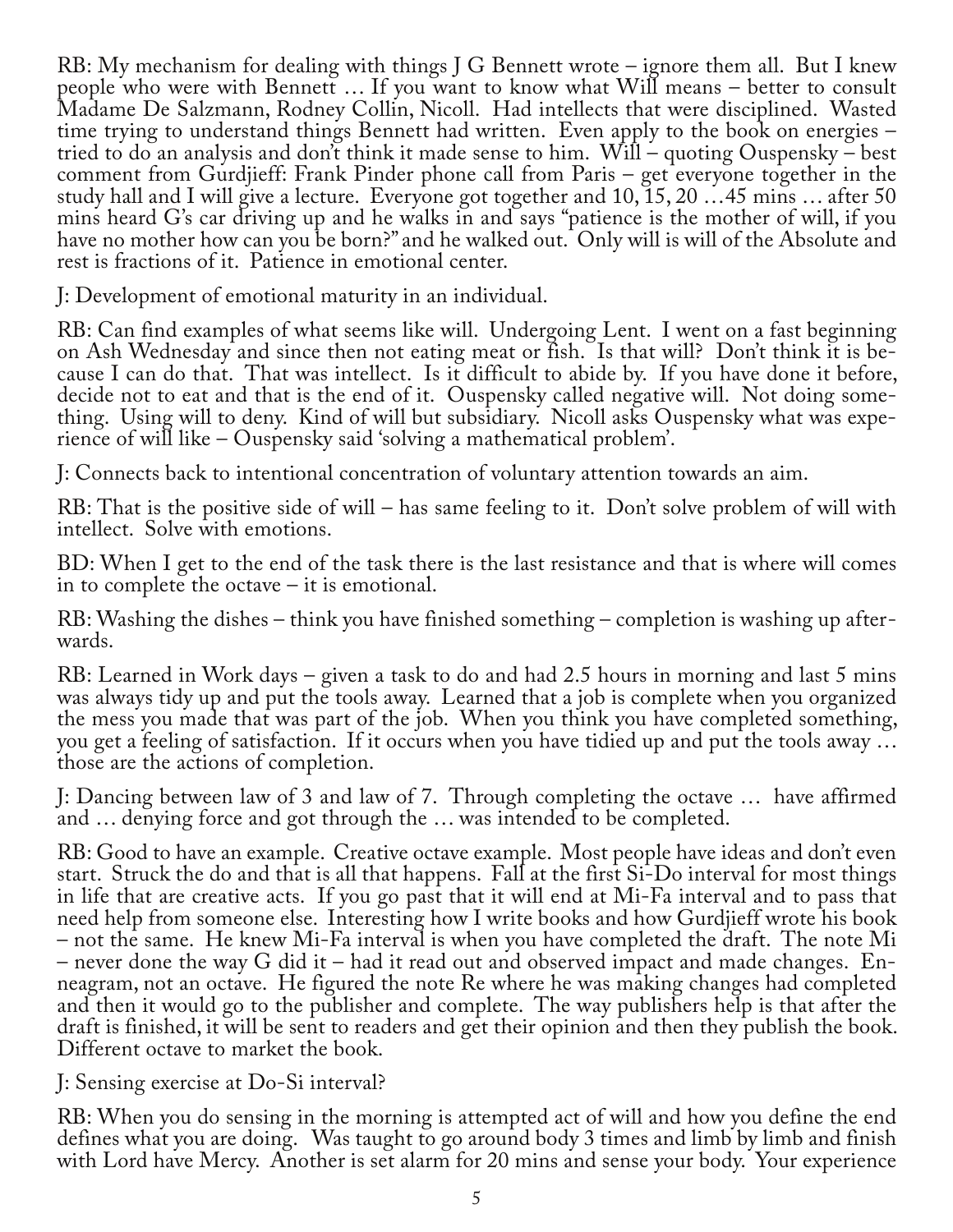will tell you where the problems occur. The question is what is the aim? My aim eventually came to be I am going to do it every day and be fresh when I can. That is just what this guy does. You can buy a book on mediation and find 10 different methods … go to YouTube and find guided meditations. Question is what is your aim? To find silence at beginning of day. To spend 20 mins meditating different aim.

J: Aim is sensing body – Re-Do interval is that. Establishing I Am is Re-Do

RB: No interval at Re-Do.

J: Isn't objective to complete octave?

RB: 2 types of octave. Creative octave Si-Do interval filled by will. Most of the octaves of the Work are ascending octaves and hit interval at third not Mi-Fa interval. What is ascending and descending – what is being transformed. In The Work it is you that is being transformed. You have to be passive. Every note in the octave you have to do passively. Receiving ideas of the work passively and ingest them and understand what they mean. If you think you know as soon as you read you didn't digest it and you failed. Receiving and digesting information is the Do. Next note is called applying ideas to yourself. Inner Considering as an example. You have to be passive and apply the idea and watch what happens. Mi is realisation of personal difficulties – what happens when you take any ideas of the Work. Those are the first three notes … then you hit the interval. You have to be passive and something higher has to eat you.

## **US Session**

**Attendees:**Robin, Paula, James, Sandra Whitmore, Gwynne Mayer, Bobbie, Anthony Tan, Jeff Tripodi, James O'Donnell, Ronald Jones, Anne Little, Richard Miller, John Amaral

RJ: Warning at the bottom of p246 seems unfair

SW: Kirmininasha – a little ebit of love. Nasha – name used a lot. Kir – etymology? Judgmen‐ tal, perceptive.

J: Name reminds me of Krishna. Agree about the statement – has scared me for many years and seems unfair. Introduction of word 'prana'. Sanskrit word means breath, vital force, principle. Reality at all levels.

RM: Also have – don't recall where – love everything that breathes. By taking care not to kill unnecessarily – taken to extreme.

J: Think refer to Jain religion. Spent some time with them – Gujarat – Shatrunjaya hills – Palitana. 3,500 steps to get to the top. Full moon and a lot of Jains there and also nuns and monks dressed in white. 850 temples at the top. Jains wear veils and stops them breathing in insects and also inhibits unnecessary talking. Have a brush to scatter insects in front of them. Moksha – escape karmic prison. Starve to death. Also wore stilts – special shoes raised 2 levels to avoid trampling on insects. All correct.

AT: Had similar experience – Jain priest who wore white … assistant to chief priest. When I read this clearly meant Jains.

J: Divided into 2 sects. One is naked – wear no clothes. The other wear white.

SW: How do they get into state of purity? No secular form of Jainism.

J: Live in communities and are respected in India. Very honest and trusted.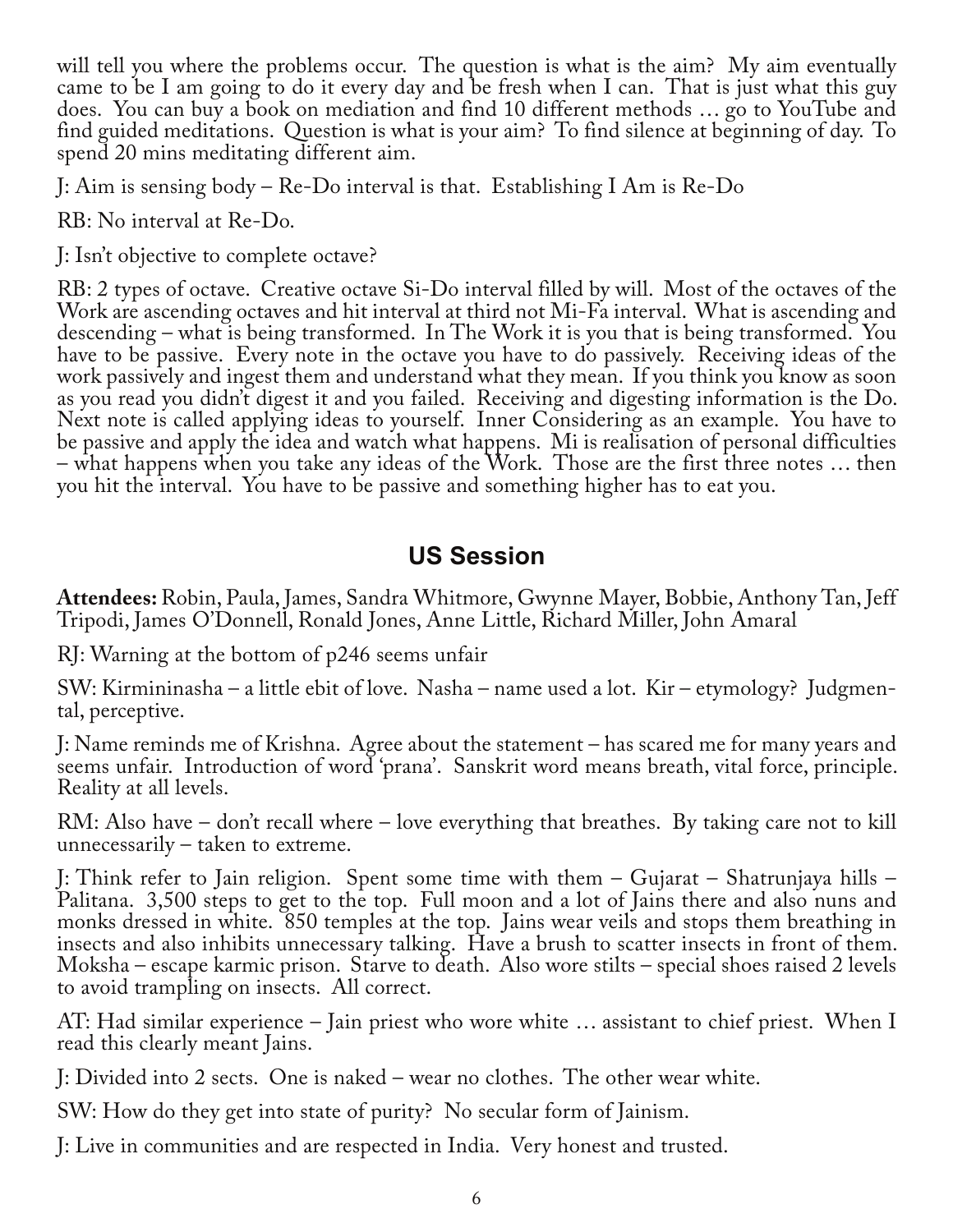AT: I met Jain priest in London. They have very strict dietary requirement – can't eat after a certain time. Only eat once a day.

J: Going up the mountain was a beautiful experience. Teams of guys with sticks and seats and carried people up if they couldn't walk.

RB: Older than Vedas. If we took Buddha to be real, Jains were not perverting anything – they came before the Buddha and therefore their 'eccentricities' were not perversion of Buddhist doctrine. So G just patched this in here … If you get the impression that they were devout then this isn't so much foolishness as just a set of rituals of people who are devout.

J: Yes. Extremely clean and divine and devotion was apparent in them.

SW: If you can perceive the fineness of those emanations, what does that say about you?

J: Sometimes there is a wish to be open to others in me.

SW: Are times that we are sensitive to emanations that we are not at other times. Might give us hope

SW: Regret to have to say – wiseacring

J: Telling lies. Allowed in the pursuit of our aim?

RJ: Question of what wiseacring is. If has aim and uses these things and misleads people inten‐ tionally. Has been given a task from above. Questions our concept of lies and truth …

RM: Seems to be concentrating on – Buddhists unable to concentrate on bearing unpleasant manifestations … not in relationship with others. Law of 3 – internal law of creation – based on idea of exchange of substances between people. Fasting themselves to death similar to being fed once a day and being deprived … a little water and bread. Wonder if equating with medi‐ tation, but more to do with having to be alone.

JT: Misunderstanding re Prana on p245. Misconception later about Kundalini – seems to be saying in this passage that all of these religions from the continent of India are misleading. Somehow psychoanalysis also – Jung had an Indian servant and got a lot of ideas from that.

RJ: p245 misunderstanding – whether born with prana – back to p246 – seems like complete opposite. Already born with a soul and just be good will go to heaven in the end. If you start to develop one and falter, you are screwed! Different tone. Almost back to self-calming. Hamolinadir – have a soul and will be fine. Why spending time on the etymology of Kundalini – should starve ourselves to death or not kill the animals. Extreme version of anti-material ascetism.

SW: Talk about prana and kundalini/kundabuffer in detail. Took to mean G was critical of monasticism. Bringing out in this country.

GM: Asceticism - exists in all religions and amount of attention one has to spend. Not about relationships. Critical about … kundalini, breath, sex center. If you aren't doing that it won't work. Crystalised prana is crystalised essence in higher bodies. If you are an ascetic, simple to keep attention focused on that.

RM: Kunda – 49 definitions of kunda. Flower, Jasmine, white flower. Peculiar one is impregnation by one that is not a husband. Dominant meaning white flower.

RB: Nothing to do with reflection?

RM: Sex energy and relationship and that phenomena and role of that energy.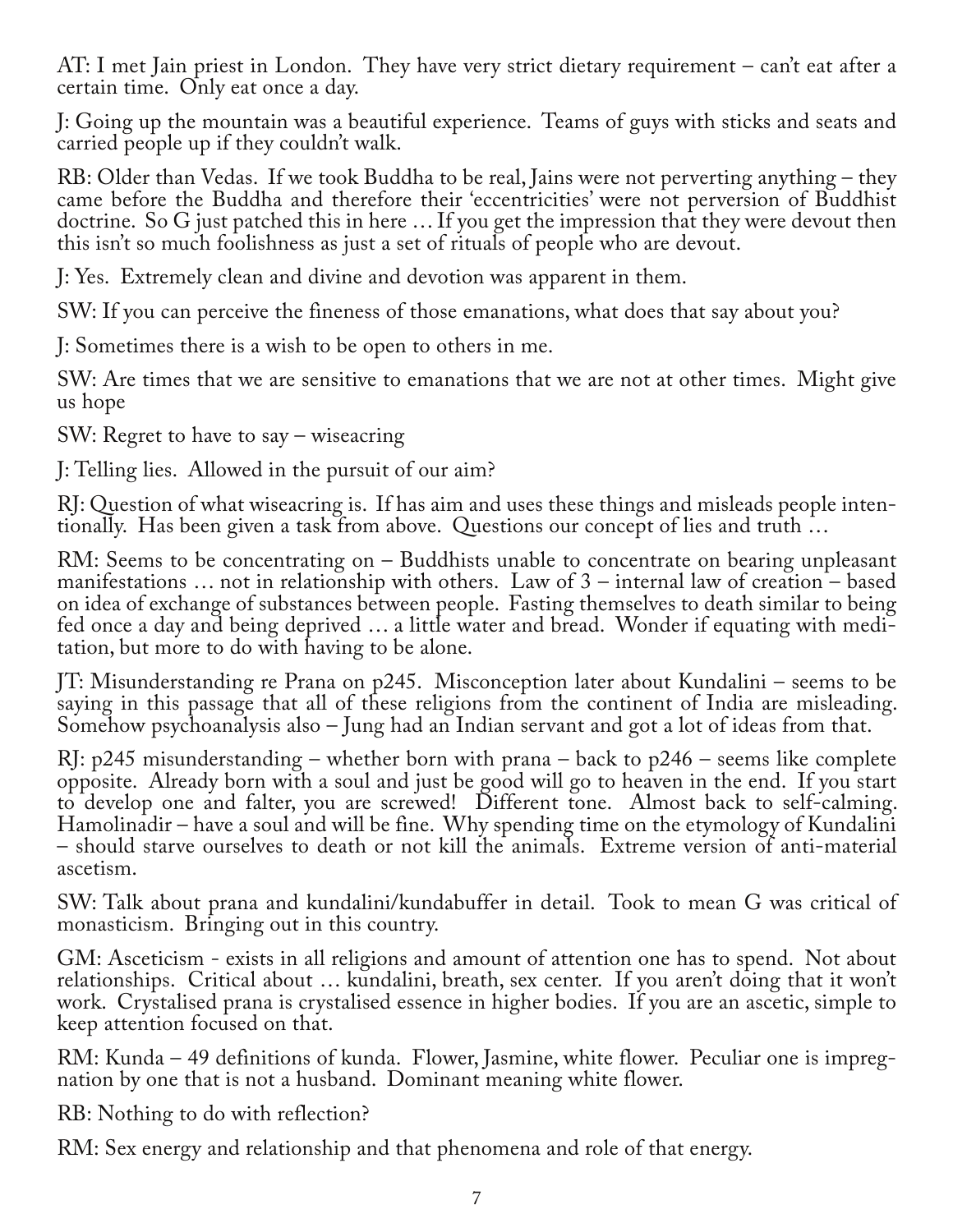SW: Sacred fire, fire pit and bird … idea of snake coiled at the base of the spine.

GM: Lotus also reminds me of flower – 7 petal lotus and chakras.

JT: p251 – Scheherazade? What is that about?

SW: Only that he refers throughout the book as fantasist. Entered into black hole on right side of her navel.

GM: Says it all. Fantasy he mentions always about imagination and fantasmagoric behaviour we have and go down a black hole when we do that.

J: Scheherazade mentioned 5 times in the tales. Means daughter of the realm and one reference in 1001 nights … navel could contain an ounce of musk … aromas. Center of the universe. Meteorite hit somewhere in Greece and Zeus placed at center of temple at Delphi … Rome took a lot of the intellectual aspects and changed the name of the stone. Umbilicus Urbis in Rome. Underworld. Where the Romans worked out how many miles to reach their provinces. Center of Roman universe. Also some people turned on by navels sexually. Connection with kundalini?

JA: Moving center of universe – Greek to Roman.

RM: So, to the side of the navel?

J: Appendix lies on the right side. Mole is a spot. Soil or defile. Cleric only interested in worldly things.

RM: Recently listening to his description of the purpose of the appendix – place for storing gas in order to have a bowel movement.

JA: Attraction to things sort of having to do with sex. Gobi Krishna's book and Chia – energy going up the spine. When I met Keith Buzzell – constant thread in his thinking was that sex as described by Ouspensky was a class of materiality that was attention. Very helpful in under‐ standing many other things – function of enneagram for instance. These energies as reported in ISOM are levels of materiality and sex energy finest energy body is producing and how wrapped up with electricity or chi. Relationship between sex and attention is very important.

GM: and learning to alchemise. 2 snakes going up the spine and ability to eat its tail … if sex center not functioning correctly can't produce higher hydrogens. The ascetics don't have to split their attention – devoted to that ascetic way. Like Scheherazade is not part of real world – fantasy. Kundabuffer as opposed to Kundalini?

JA: Keith was a DO and knew the body well and don't remember him saying there was a vestigial point where the kundabuffer had been removed. What is left is implantation by hypnotic means. In last pages of The Tales … another organ like kundabuffer. What is saneness, what is like? Like could mean another hypnotic implantation. Tweak of Endlessnesses nose, because the thing that got Beelzebub banished had something to do with ... ends up right there. Major<br>theme is hypnosis and if kundabuffer was not an organ implanted in physical means ... something that happens at base of spine. Consistent with Doaist Yoga, Kundalini Yoga …

J: Form of hypnosis Beelzebub uses … without discussion that all beings accepted prana.

GM: in ISOM when Ouspensky sends this guy to him and telling he was a seller of carpets and send them away. So think he knew if people could be mesmerised and if they couldn't, couldn't follow his teaching. Putting yourself in a state of hypnosis when reading Beelzebub.

SW: Sacrifice of hypnotic abilities?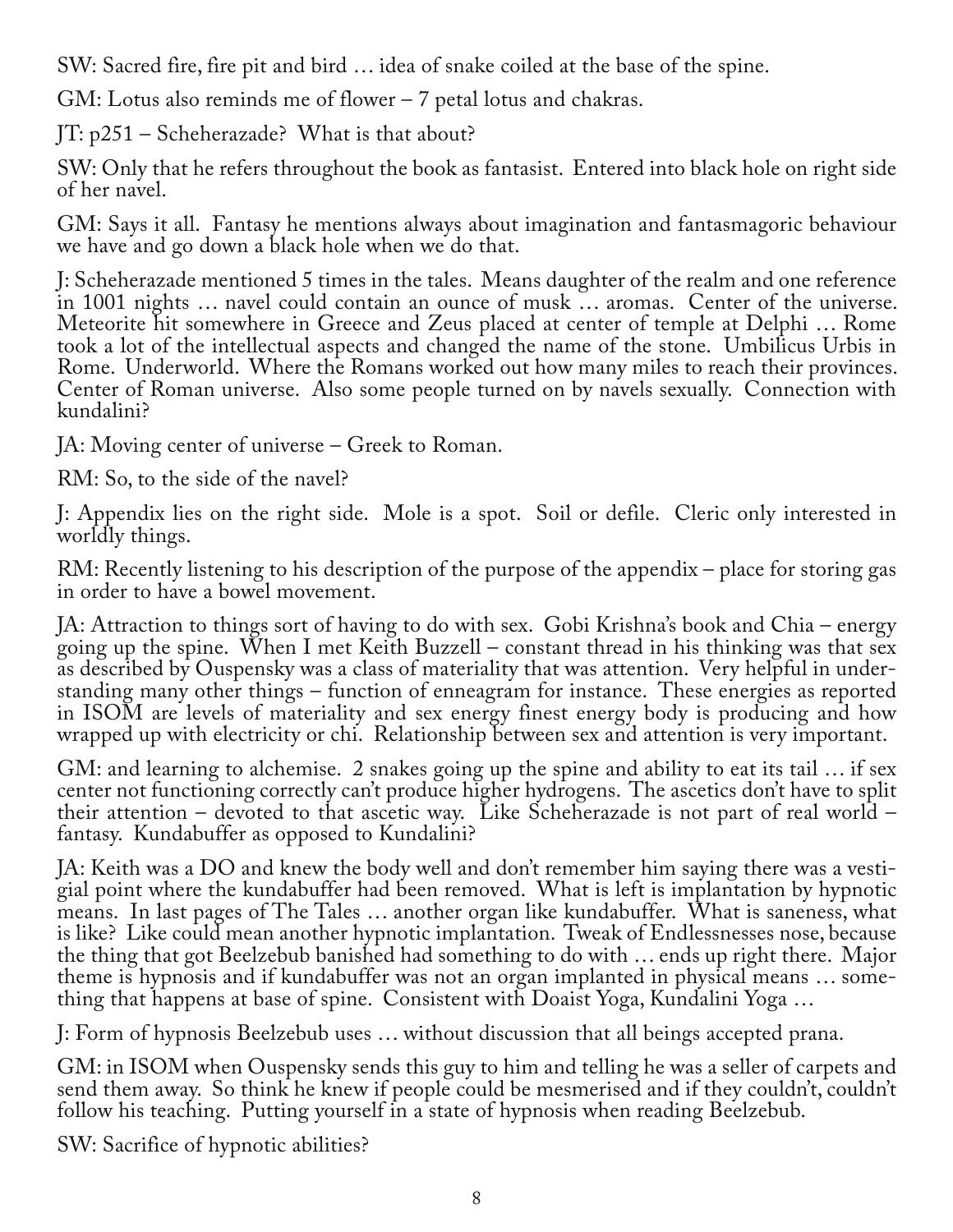JA: Gave up for certain purposes and not others.

RM: Also found that one type of hypnosis cost a lot of energy and the other not so much of himself. One uses hanbledzoin.

GM: Also used his sex center – attracted people to him. Involved a lot of sexual energy.

BP: Beelzebub influencing people – what is the connection – to start with what they know. Begins with their religion and had to start somewhere. Influencing with hypnosis – don't think he needs to. Influenced by kundabuffer.

RM: Hypnosis – continuance of convincing to influencing. Spectrum.

RJ: In one of the biographical books incident described on field trip. Young lady was put into trance by a melody. If there is any truth to that anecdote, I think it is a description of an event, think what it means about his ability to know what influences an individual. Never heard of someone who could be put into a trance by a certain tune … level of vibrations and materiality that is beyond my ability to comprehend. Highest level of magic. How broad his ability to understand inner/higher workings of people he looked at once.

SW: Just about every teenager is hypnotised by vibration and most of us are in waking sleep most of the time. Large part of everybody's life.

SW: Not giving up hypnosis entirely … lying and wiseacring – can be used and should we or shouldn't we  $-$  may be useful.

RB: When we use the word 'hypnotism' don't have well defined. What substance is combining with what to do what? In certain circumstances people strongly influenced by adverts? What is combining with what …? Idea that someone does something and someone does something as a consequence – that happens all the time. The interruption of the flow of hanbledzoin – at least H24.

SW: What is our experience of hypnotism? From physical, emotional or head? Almost emo‐ tion and physical intuition – result in trance like state. Relate to meditation -which makes me not happy.

RB: What do you mean by trance?

SW: Sort of bliss state, tuned out, brain fog. Awareness of energy, impressions …

RB: Have idea that hypnotist goes through a procedure and someone is then in a trance and evidence that they can be suggested to effectively. Bite into onion and taste and orange.

SW: like trying to influence other people – like when I was teaching children. Throwing my energy into their energy and create a focus of their attention.

RB: Difficult to sort one thing from anther. Nature of most people, if you give them an author‐ ity they accept, like talking heads on TV that are supposed to be experts. Is that hypnotism? Suggestibility can substitute in some circumstances, but normal suggestibility as stated by Gur‐ djieff is different from hypnotism. What they firmed up on after Mesmer is really low level and he knew more? Don't know. Important point to our ability to understand the Tales. Using things that are subliminal – repetitions that are not obvious until you count them and analyse. Suggestions and logical confrontation mentioned often – how about you go and think for your‐ selves?

J: In a meeting with the Group yesterday and was speaking with another student and she told me that during readings of Beelzebub's Tales would sometimes go into a semi-hypnotic state.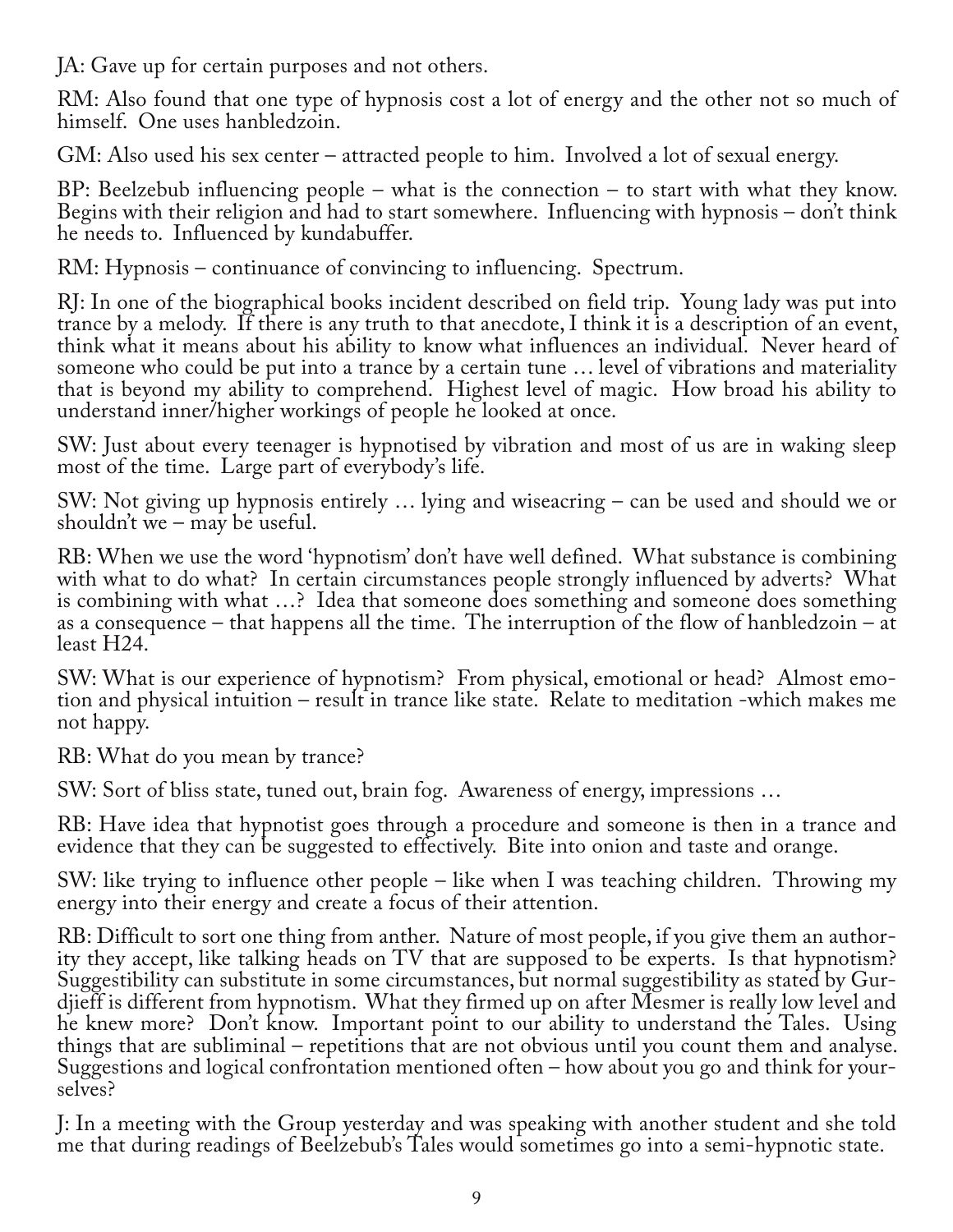RB: Certain things are happening here … he is at surrounding things in quotes and we are suggested to that we should examine the meaning – why is Scheherazade in quotes? 'What they call' – not using the word and also 'what is called' and that is different than 'what they call'. The repetition of the 'properties of the organ kundabuffer'. 'The abnormal conditions established by them themselves<sup> $\sim$ </sup> is this a hypnotic repetition or a shock? Because those are opposites.

RM: Implantation of something like kundabuffer which would be the remembrance of our death – at the end of his tale – and the shock 'blessed is he who has a soul…' reminding us that this is our life that is at stake and reminder of our death. Stands out …

RB: Implication is something that nobody has said anything about. Is it really horrific? Your being attracts your life. No seed of a soul – puts you at level of a mollusc.

GM: I have run into people who don't have a soul.

RB: G said to Ouspensky – people you have met are already dead would be shocked. Doesn't surprise me any more. People who are in the Work and people outside of the Work. Those people are not dead and those who are not in the Fourth Way, either good householders, or have no possibilities – vast majority of people. What you will attract by having the seed inside you. Could be called Being Partkdolg duty – don't think it is any different.

J: Conscious efforts, attempts at presence, self-remembering. Struggle to resist mechanical im‐ pulse and to try to force a different inner or outer reaction – transform negative emotion to a positive one. Expression of love, as Jesus said 'love thine enemy'.

BP: p249 have ever since hovered and still hover in vain;

SW: Suffering … fake piety. Famous suffering was fake piety and derision for it. P244 and 245 – again with prana and I said last week that last para – talking about the reason and purpose of creation. Drawing in of okidanokh, djartklom and remorse. Repetition and connections …

RJ: Equates holy prana with okidanokh. Don't know about prana or the relationship between prana and kundalini.

JT: Hovering statement – conscious cycle of humanity. Still effort being made after messenger leaves planetary body.

SW: References to did Buddha say this or not? Had to read a couple of times. He never could have said that …

RB: What do we think about Beelzebub's lies? Shadow pattern that keeps occurring – accusing people of wiseacring, then has to do something and wiseacres big time!

JOD: One of the funny things about that is it has the same result – goes off the rails.

JT: I agree. This is Beelzebub's journey being described as well.

GM: Don't we all lie when we are not consciously self-observing?

RB: In the sense that we have tendency to say things with authority they don't deserve. I exag-<br>gerate when I tell about something or other. This is a different kind of lie. Diverts a whole population of people into a belief in something that is not correct. Realizes that these people have wiseacred with teachings of Buddha and doesn't correct it.

GM: Aren't we doing the same thing?

RB: Different from proactively lying and creating a falsehood.